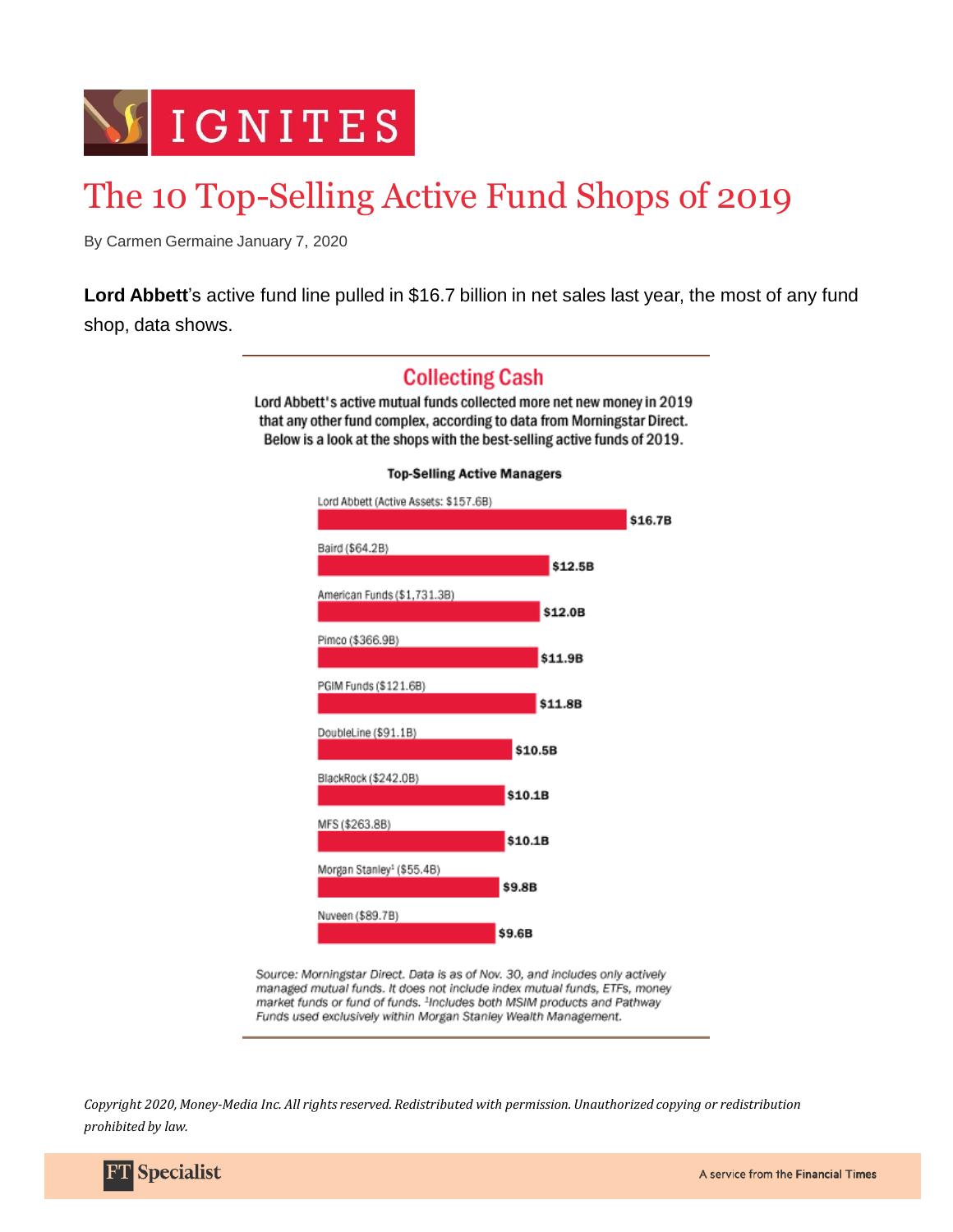Baird, meanwhile, took the second spot, with \$12.5 billion in inflows over the same January-to-November period examined, Morningstar Direct data shows. The Milwaukee, Wisc.-based fund shop also organically grew 26.6% during the period, the fastest of any active complex.

Overall, the 10 shops with the highest sales for their active lines collected a combined \$115.2 billion in net flows between Jan. 1 and Nov. 30, Morningstar data shows. Comparably, the biggest-bleeding firms lost a combined \$140.3 billion during the same period.

Bond funds boosted demand for products at other shops, including Pimco, PGIM Investments, DoubleLine Capital and Nuveen.

Both broad-based and specialty fixed-income providers were "well positioned for where active demand was over the year," says Tyler Cloherty, senior manager at Casey Quirk by Deloitte. Industrywide, active fixed-income funds collected \$230.2 billion year-to-date through November, according to Morningstar Direct.

That demand comes in part as baby boomers, already risk-averse since the last financial crisis, approach retirement and move to more conservative positions, says Laton Spahr, president of SS&C Alps Advisors. Investors are also increasingly likely to rebalance their portfolios, reallocating away from equities after periods of strong performance, he says.

Meanwhile, the Federal Reserve's recent rate cuts have made fixed-income returns more attractive, Spahr says.

"You had a perfect backdrop for flows into fixed-income funds through the year," he says.

Fixed income accounted for most of Lord Abbett's net flows. In all, investors piled \$20.1 billion into the firm's fixed-income products. They pulled a net \$3.4 billion from all of the firm's other funds.

"We expect this growth to continue, as we continue to broaden our offerings in the markets we serve," a company spokesman writes in an e-mail.

PGIM Investments, fifth on the list with \$11.8 billion in net flows, likewise saw fixed-income flows outweigh redemptions in other asset classes. Investors added \$18.0 billion to the firm's bond funds, and pulled \$6.2 billion from its other products.

"PGIM Investments' success is a direct result of strong investment performance across multiple asset classes, particularly fixed income," according to a statement from president and CEO Stuart Parker. Just over half of the firm's bond fund share classes had above-average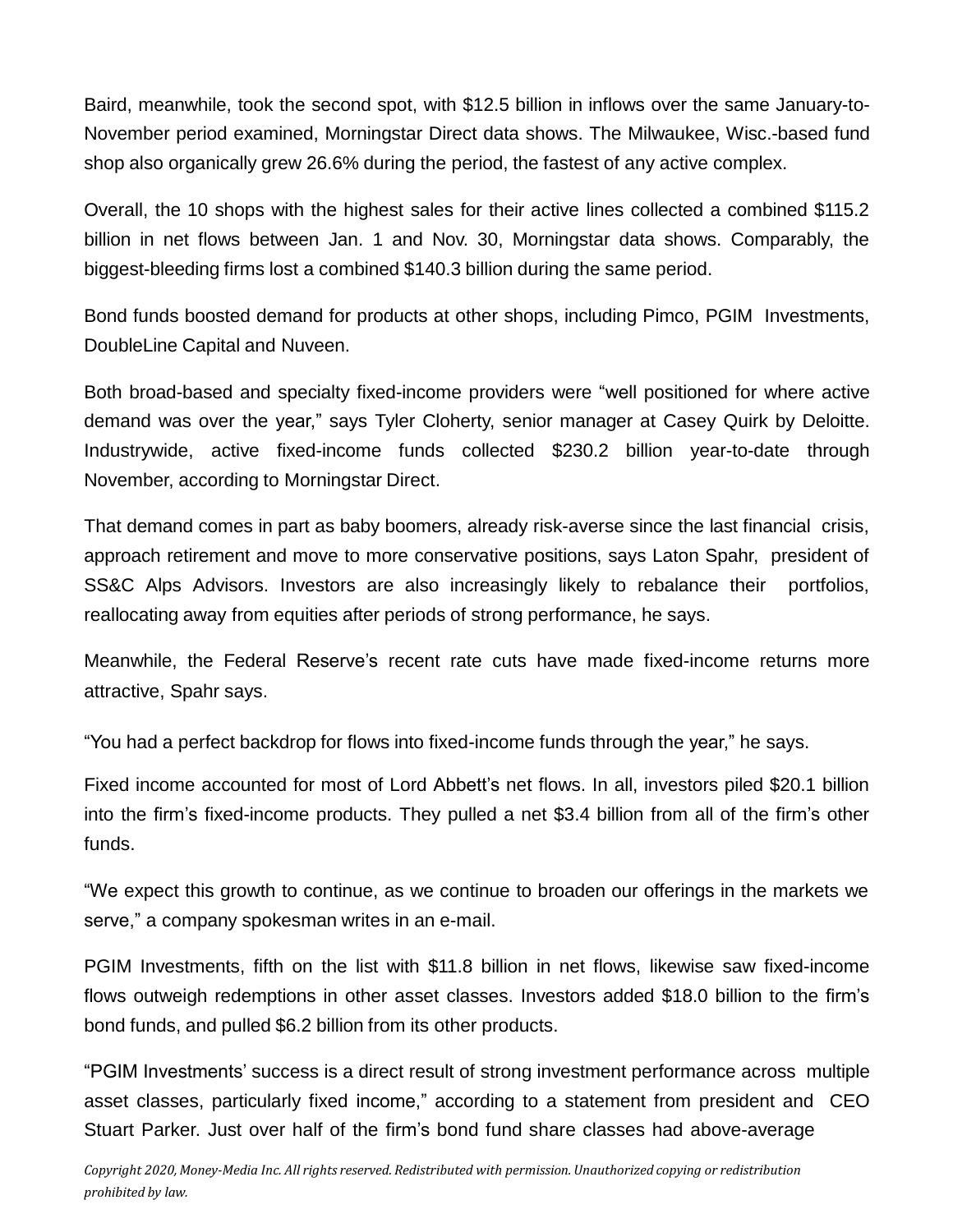performance in their category over the three years ended Dec. 31, according to Morningstar data.

American Funds, meanwhile, pulled in \$12 billion in new money during the first 11 months of 2019, the third most of any active provider. The Los Angeles–based shop reported net inflows of \$14.5 billion during the first half of the year, the most of any fund shop. However, between July and November, investors pulled \$14.2 billion from its equity funds, Morningstar data shows.

"Advisors and investors continue to seek low-cost funds that deliver long-term results that are superior to market indexes," a spokeswoman for American Funds parent Capital Group writes in an e-mail.

More than three quarters of the share classes for American Funds' products are priced below the average for shares in the same Morningstar category, according to Morningstar data.

Broadly, the shift to low-fee products has impacted fund flows this year, Cloherty says.

Fixed-income investors are particularly price sensitive, says Mary Ellen Stanek, managing director and CIO at Baird, as nominal yields are lower and spreads get tighter. That's helped Baird's funds stand out, she says. Two thirds of the share classes for Baird's funds have fees below the Morningstar category average, Morningstar data shows.

"In a world where there's increased transparency on fees and a push to lower fees and [finding] lower-cost alternatives, our value proposition shines bright," she says.

Although the bulk of the firm's flows were to taxable bond funds, the firm reported higher net sales for equity funds as well, she says. Baird and Edward Jones's Bridge Builder funds were the only fast-growing fund families that reported positive sales in every asset class during the period examined.

Other fund shops are looking beyond bond funds to buoy their sales.

At Nuveen, for example, investors flocked to ESG products and target-date funds, as well as the firm's bond funds, says Margo Cook, president of Nuveen Advisory Services.

The firm's growth stems from "helping our clients address a wide range of needs," she adds.

Industrywide, investors poured \$149 billion into index mutual funds, and pulled \$74 billion from their active counterparts.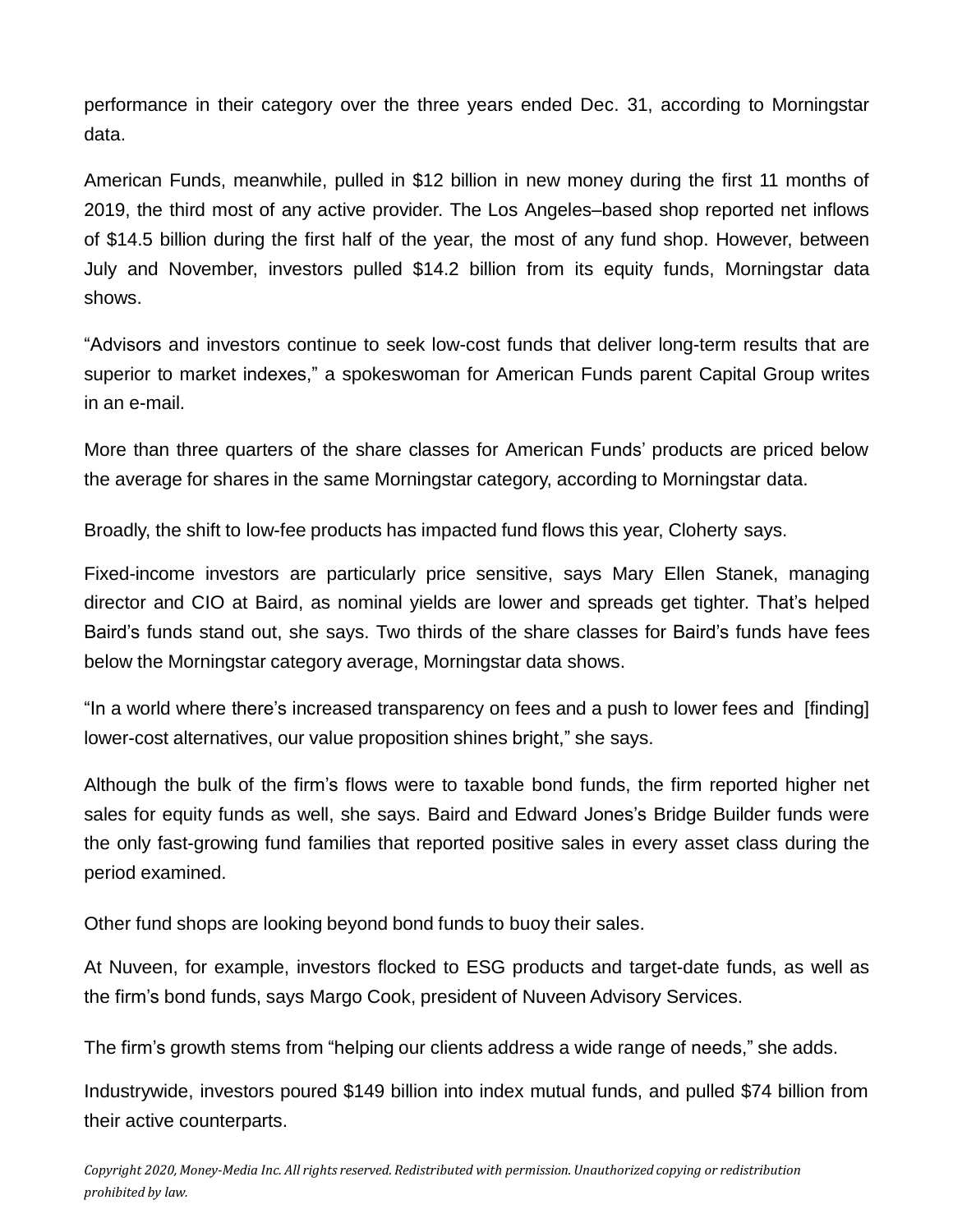Some firms, such as AllianceBernstein, were able to capture sales because they have products that aren't easily replicated in passive strategies, says Mark Gessner, a senior managing director at the firm.

In 2020, investors are likely to continue to search for "more efficient income" as the Fed keeps rates low, Gessner says. And advisors are looking for high-active-share, high-conviction products, he says.

"We expect increased volatility and moderate levels of returns on equities and fixed income," he says. "So that should create some opportunities for active managers that can actually generate that differentiated source of returns."

> **Growing Up** Baird's 26.6% organic growth rate outpaced the rest of the industry. according to data from Morningstar Direct. Industrywide, active assets organically shrunk by 0.7% during the same



Source: Morningstar Direct. Data is as of Nov. 30, and includes only fund complexes with \$25 billion or more in active mutual fund assets, as of Dec. 31, 2018. Data does not include index mutual funds, ETFs, money market funds or fund of funds. <sup>1</sup>Includes both MSIM products and Pathway Funds used exclusively within Morgan Stanley Wealth Management.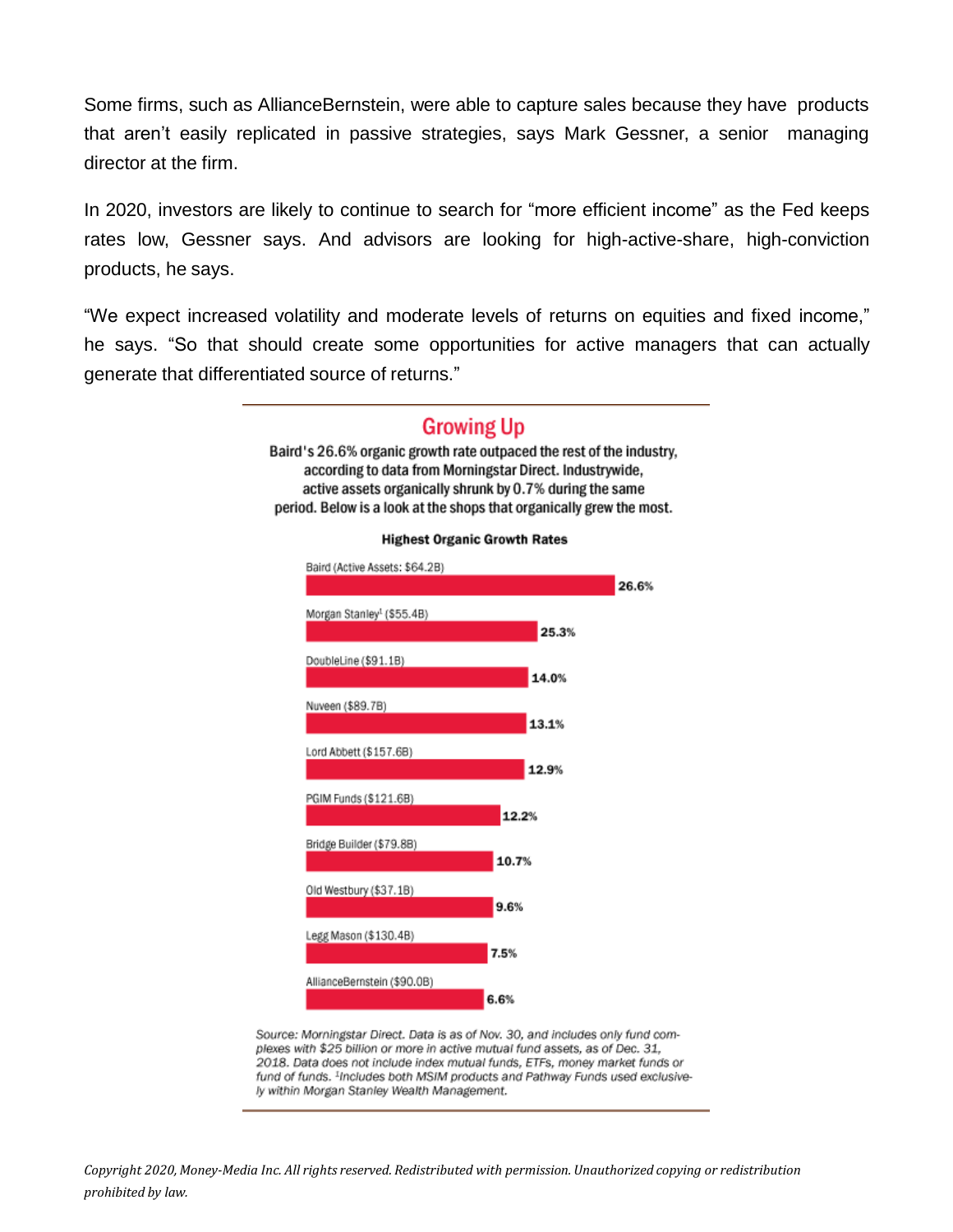Other top-selling fund shops include intermediaries with their own subadvised funds.

Morgan Stanley's funds, including the Pathway funds used exclusively within Morgan Stanley Wealth Management, organically grew by 25.3% during the 11-month period examined, as investors piled \$9.8 billion into the firm's funds. Edward Jones's Bridge Builder and Bessemer Trust's Old Westbury funds also grew by 10.7% and 9.6%, respectively.

Taking greater control over the packaging of funds used with clients is an attractive proposition for distributors, Cloherty says.

"For the packager of the fund, having those tied distribution channels is obviously a very meaningful way to drive product flows," he says.

Some fast-growing active managers also reported net sales into other products.

Legg Mason's active mutual fund line, for example, organically grew by 7.5% during the period examined, the ninth most of any fund shop with more than \$25 billion in assets as of Dec. 31, 2018. The firm also reported strong sales in other vehicles, including separately managed accounts, collective investment trusts and ETFs, says Ed Venner, the firm's acting head of U.S. sales.

"Our distribution strategy, which focuses on providing our clients with a choice of strategy, vehicle and access to solve their investment and business challenges, is proving effective," Venner writes in an e-mail.

Broadly, the industry has moved to a more "experience-based sales process," says Matt Fronczke, director of strategic business consulting at SS&C.

Firms always need to have products with high performance, he says. But they also need to shift to focus more on how they work with advisors in a consultative process.

"Experiences matter," Fronczke says. "The firms that are able to have strong and deep partnerships, and strong relationships through customer experiences, are going to be the winners."